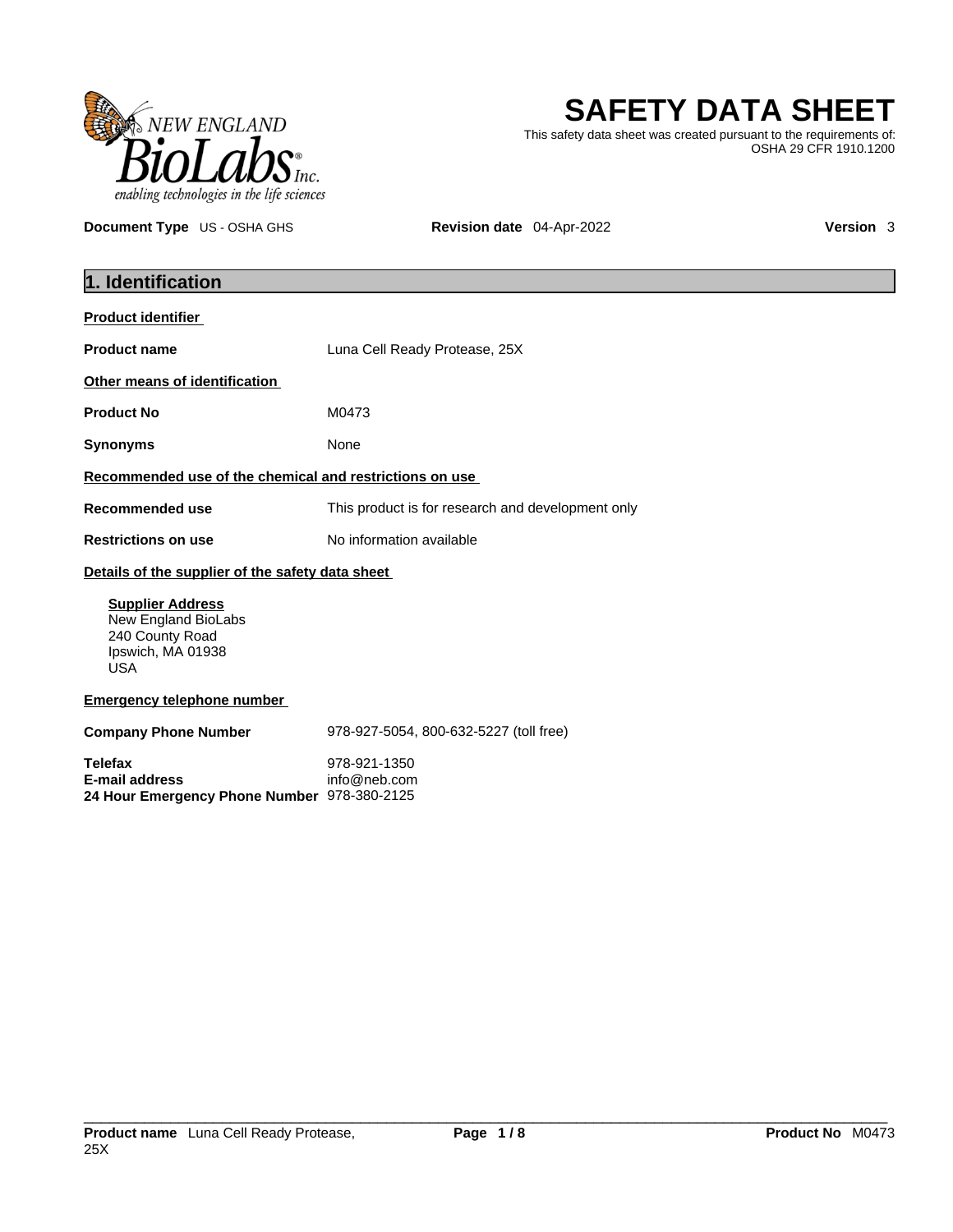## **2. Hazard(s) identification**

## **Classification**

This chemical is not considered hazardous by the 2012 OSHA Hazard Communication Standard (29 CFR 1910.1200)

## **Hazards not otherwise classified (HNOC)**

Not applicable

## **Label elements**

**Hazard statements**  This chemical is not considered hazardous by the 2012 OSHA Hazard Communication Standard (29 CFR 1910.1200)

The product contains no substances which at their given concentration, are considered to be hazardous to health.

**Appearance** Clear **Physical state** Liquid **Odor** None

## **Other information**

No information available.

## **3. Composition/information on ingredients**

**Substance** 

Not applicable.

**Mixture** 

## **4. First-aid measures**

## **Description of first aid measures**

| <b>Inhalation</b>                                           | Remove to fresh air.                                                                                                    |
|-------------------------------------------------------------|-------------------------------------------------------------------------------------------------------------------------|
| Eye contact                                                 | Rinse thoroughly with plenty of water for at least 15 minutes, lifting lower and upper eyelids.<br>Consult a physician. |
| <b>Skin contact</b>                                         | Wash skin with soap and water.                                                                                          |
| Ingestion                                                   | Rinse mouth.                                                                                                            |
| Most important symptoms and effects, both acute and delayed |                                                                                                                         |

## **Symptoms** No information available.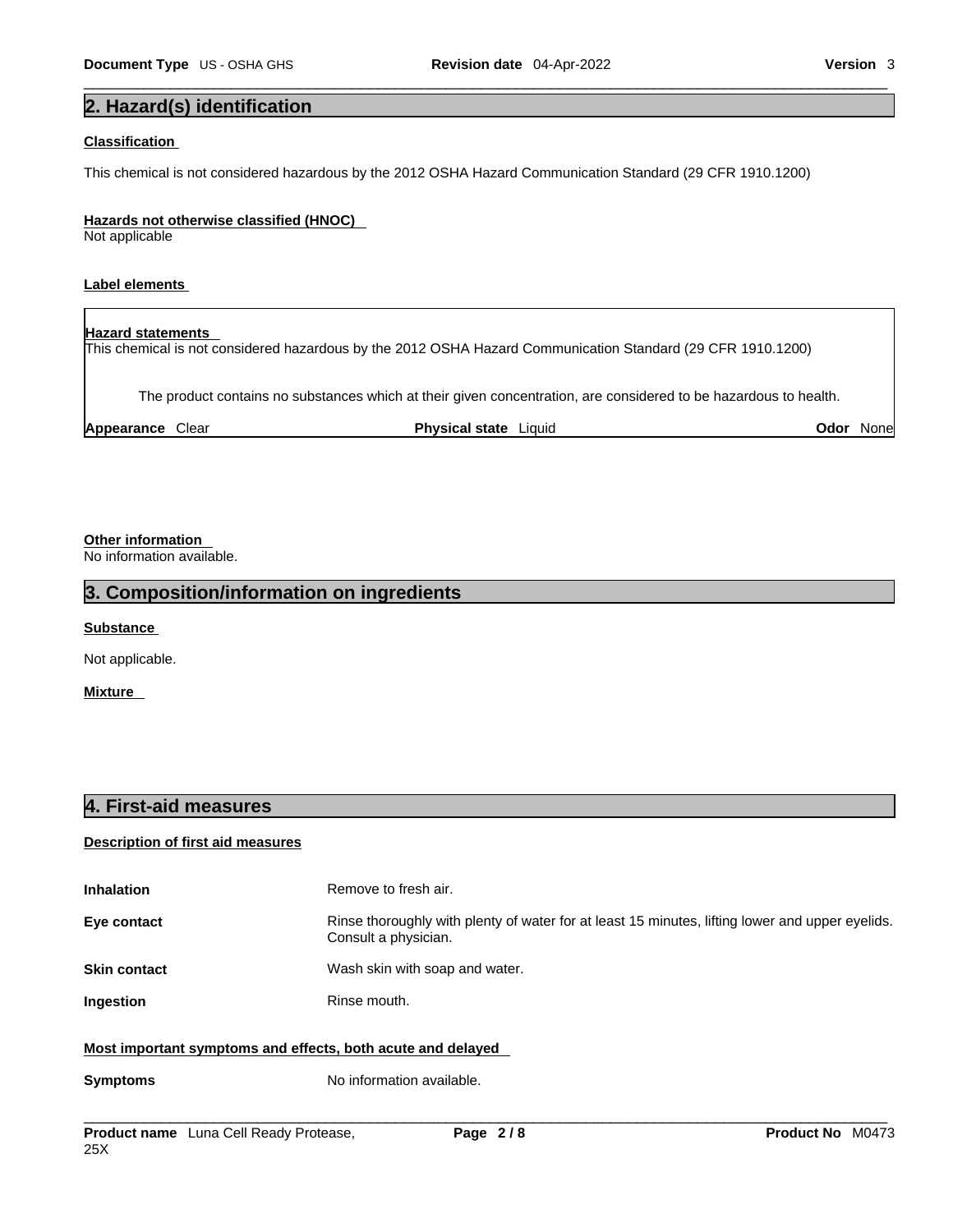## **Indication of any immediate medical attention and special treatment needed**

**Note to physicians** Treat symptomatically.

| <b>Suitable Extinguishing Media</b><br><b>Large Fire</b>               | Use extinguishing measures that are appropriate to local circumstances and the<br>surrounding environment.<br>CAUTION: Use of water spray when fighting fire may be inefficient. |
|------------------------------------------------------------------------|----------------------------------------------------------------------------------------------------------------------------------------------------------------------------------|
| Unsuitable extinguishing media                                         | Do not scatter spilled material with high pressure water streams.                                                                                                                |
| Specific hazards arising from the<br>chemical                          | No information available.                                                                                                                                                        |
| <b>Explosion data</b><br><b>Sensitivity to mechanical impact None.</b> |                                                                                                                                                                                  |
| Sensitivity to static discharge                                        | None.                                                                                                                                                                            |
| Special protective equipment and<br>precautions for fire-fighters      | Firefighters should wear self-contained breathing apparatus and full firefighting turnout<br>gear. Use personal protection equipment.                                            |

## **6. Accidental release measures**

## **Personal precautions, protective equipment and emergency procedures**

| <b>Personal precautions</b> | Ensure adequate ventilation. |
|-----------------------------|------------------------------|
|-----------------------------|------------------------------|

| Methods and material for containment and cleaning up |                                                       |
|------------------------------------------------------|-------------------------------------------------------|
| <b>Methods for containment</b>                       | Prevent further leakage or spillage if safe to do so. |
| Methods for cleaning up                              | Pick up and transfer to properly labeled containers.  |

## **7. Handling and storage**

| <b>Precautions for safe handling</b>                         |                                                                        |  |
|--------------------------------------------------------------|------------------------------------------------------------------------|--|
| Advice on safe handling                                      | Handle in accordance with good industrial hygiene and safety practice. |  |
| Conditions for safe storage, including any incompatibilities |                                                                        |  |
| <b>Storage Conditions</b>                                    | Keep container tightly closed in a dry and well-ventilated place.      |  |

## **8. Exposure controls/personal protection**

## **Control parameters**

**Exposure Limits**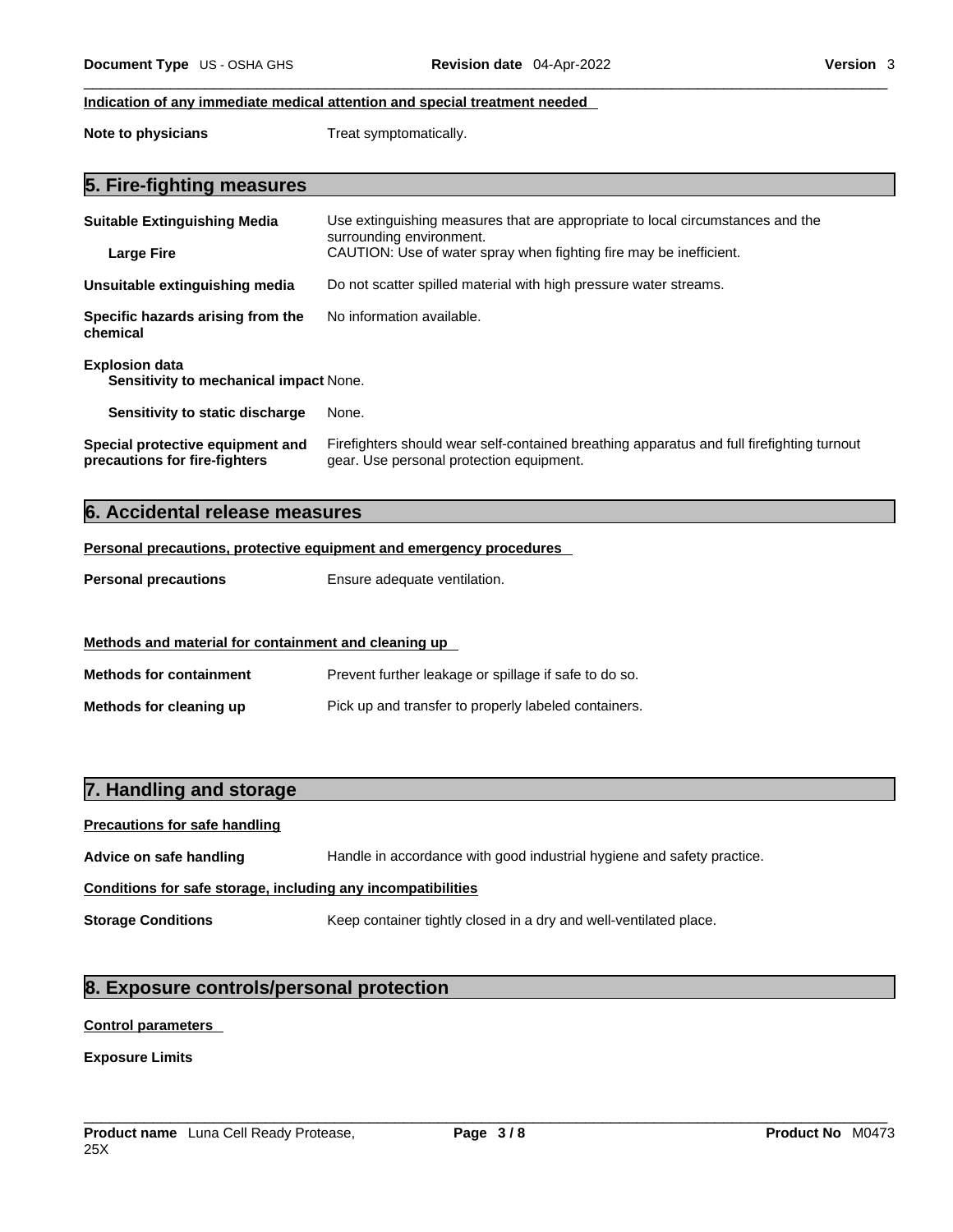## **Appropriate engineering controls**

| <b>Engineering controls</b> | <b>Showers</b>       |
|-----------------------------|----------------------|
|                             | Eyewash stations     |
|                             | Ventilation systems. |
|                             |                      |

|                                       | Individual protection measures, such as personal protective equipment                                                                                                       |
|---------------------------------------|-----------------------------------------------------------------------------------------------------------------------------------------------------------------------------|
| Eye/face protection                   | No special protective equipment required.                                                                                                                                   |
| Skin and body protection              | No special protective equipment required.                                                                                                                                   |
| <b>Respiratory protection</b>         | No protective equipment is needed under normal use conditions. If exposure limits are<br>exceeded or irritation is experienced, ventilation and evacuation may be required. |
| <b>General hygiene considerations</b> | Handle in accordance with good industrial hygiene and safety practice.                                                                                                      |

## **9. Physical and chemical properties**

## **Information on basic physical and chemical properties**

| mnormanon on pasio priveroar and chemical properties |                          |                  |
|------------------------------------------------------|--------------------------|------------------|
| <b>Physical state</b>                                | Liquid                   |                  |
| Appearance                                           | Clear                    |                  |
| Color                                                | No information available |                  |
| Odor                                                 | None                     |                  |
| <b>Odor threshold</b>                                | No information available |                  |
|                                                      |                          |                  |
| <b>Property</b>                                      | Values                   | Remarks • Method |
| рH                                                   | 7.4                      |                  |
| Melting point / freezing point                       | No data available        | None known       |
| Initial boiling point and boiling                    | No data available        | None known       |
| range                                                |                          |                  |
| <b>Flash point</b>                                   | No data available        | None known       |
| <b>Evaporation rate</b>                              | No data available        | None known       |
| Flammability (solid, gas)                            | No data available        | None known       |
| <b>Flammability Limit in Air</b>                     |                          | None known       |
| Upper flammability or explosive                      | No data available        |                  |
| limits                                               |                          |                  |
| Lower flammability or explosive                      | No data available        |                  |
| limits                                               |                          |                  |
| Vapor pressure                                       | No data available        | None known       |
| <b>Vapor density</b>                                 | No data available        | None known       |
| <b>Relative density</b>                              | No data available        | None known       |
| <b>Water solubility</b>                              | No data available        | None known       |
| Solubility(ies)                                      | No data available        | None known       |
| <b>Partition coefficient</b>                         | No data available        | None known       |
| <b>Autoignition temperature</b>                      | 392.8 °C / 739<br>°F     |                  |
| <b>Decomposition temperature</b>                     |                          | None known       |
| <b>Kinematic viscosity</b>                           | No data available        | None known       |
| <b>Dynamic viscosity</b>                             | No data available        | None known       |
| <b>Other information</b>                             |                          |                  |
| <b>Explosive properties</b>                          | No information available |                  |
| <b>Oxidizing properties</b>                          | No information available |                  |
| <b>Softening point</b>                               | No information available |                  |
| Molecular weight                                     | No information available |                  |
| <b>VOC Content (%)</b>                               | No information available |                  |
| <b>Liquid Density</b>                                | No information available |                  |
|                                                      |                          |                  |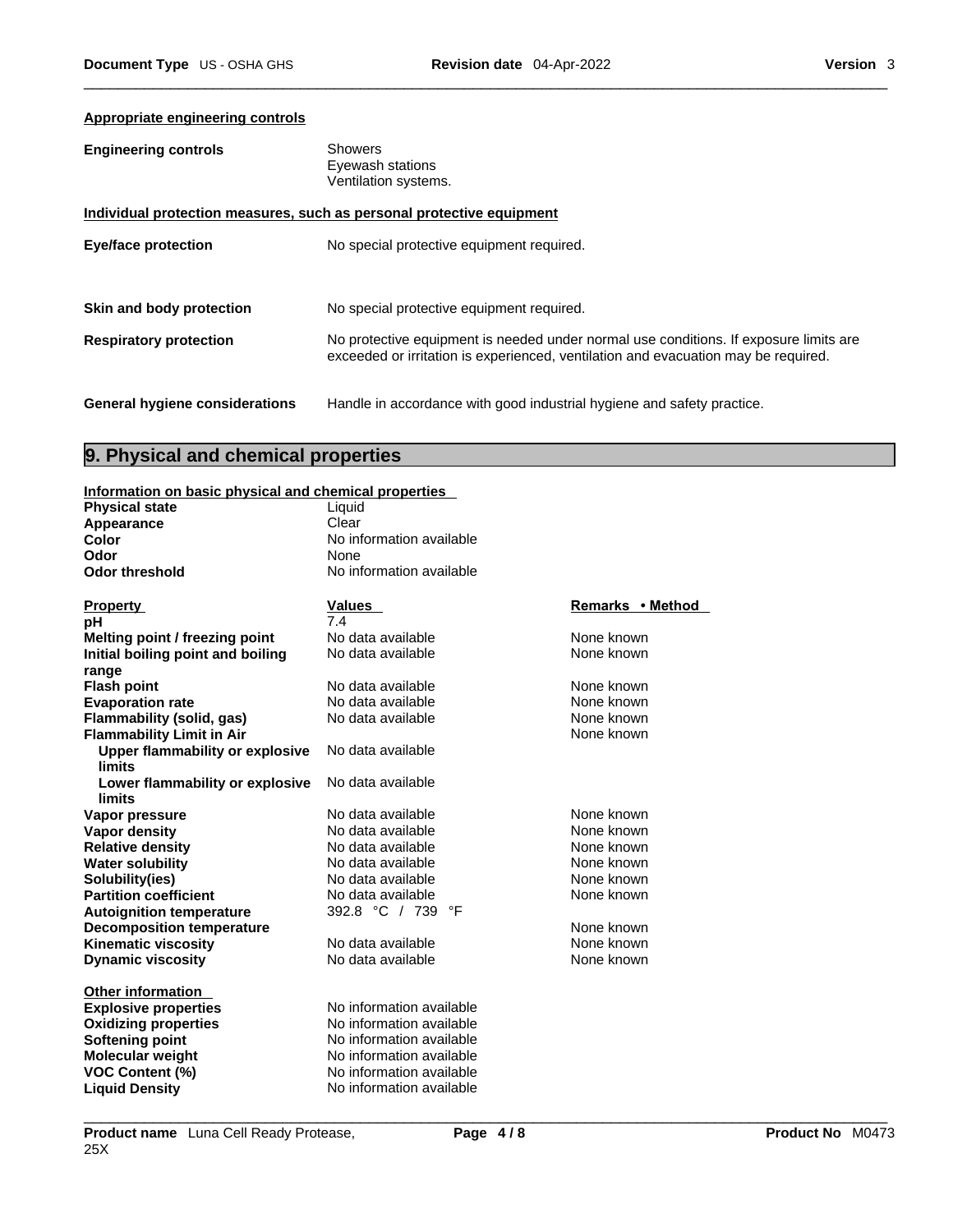**Bulk density No information available** 

| 10. Stability and reactivity       |                                           |
|------------------------------------|-------------------------------------------|
| <b>Reactivity</b>                  | No information available.                 |
| <b>Chemical stability</b>          | Stable under normal conditions.           |
| Possibility of hazardous reactions | None under normal processing.             |
| <b>Conditions to avoid</b>         | None known based on information supplied. |
| Incompatible materials             | None known based on information supplied. |
|                                    |                                           |

**Hazardous decomposition products** None known based on information supplied.

## **11. Toxicological information**

## **Information on likely routes of exposure**

| <b>Inhalation</b>                        | Specific test data for the substance or mixture is not available.                               |
|------------------------------------------|-------------------------------------------------------------------------------------------------|
| Eye contact                              | Specific test data for the substance or mixture is not available.                               |
| <b>Skin contact</b>                      | Specific test data for the substance or mixture is not available.                               |
| Ingestion                                | Specific test data for the substance or mixture is not available.                               |
|                                          | Symptoms related to the physical, chemical and toxicological characteristics                    |
| <b>Symptoms</b>                          | No information available.                                                                       |
| <b>Acute toxicity</b>                    |                                                                                                 |
| <b>Numerical measures of toxicity</b>    |                                                                                                 |
| <b>ATEmix (oral)</b>                     | The following values are calculated based on chapter 3.1 of the GHS document<br>25,200.00 mg/kg |
| <b>ATEmix (dermal)</b>                   | 20,000.00 mg/kg                                                                                 |
| <b>Component Information</b>             |                                                                                                 |
|                                          | Delayed and immediate effects as well as chronic effects from short and long-term exposure      |
| <b>Skin corrosion/irritation</b>         | No information available.                                                                       |
| Serious eye damage/eye irritation        | No information available.                                                                       |
| <b>Respiratory or skin sensitization</b> | No information available.                                                                       |
| <b>Germ cell mutagenicity</b>            | No information available.                                                                       |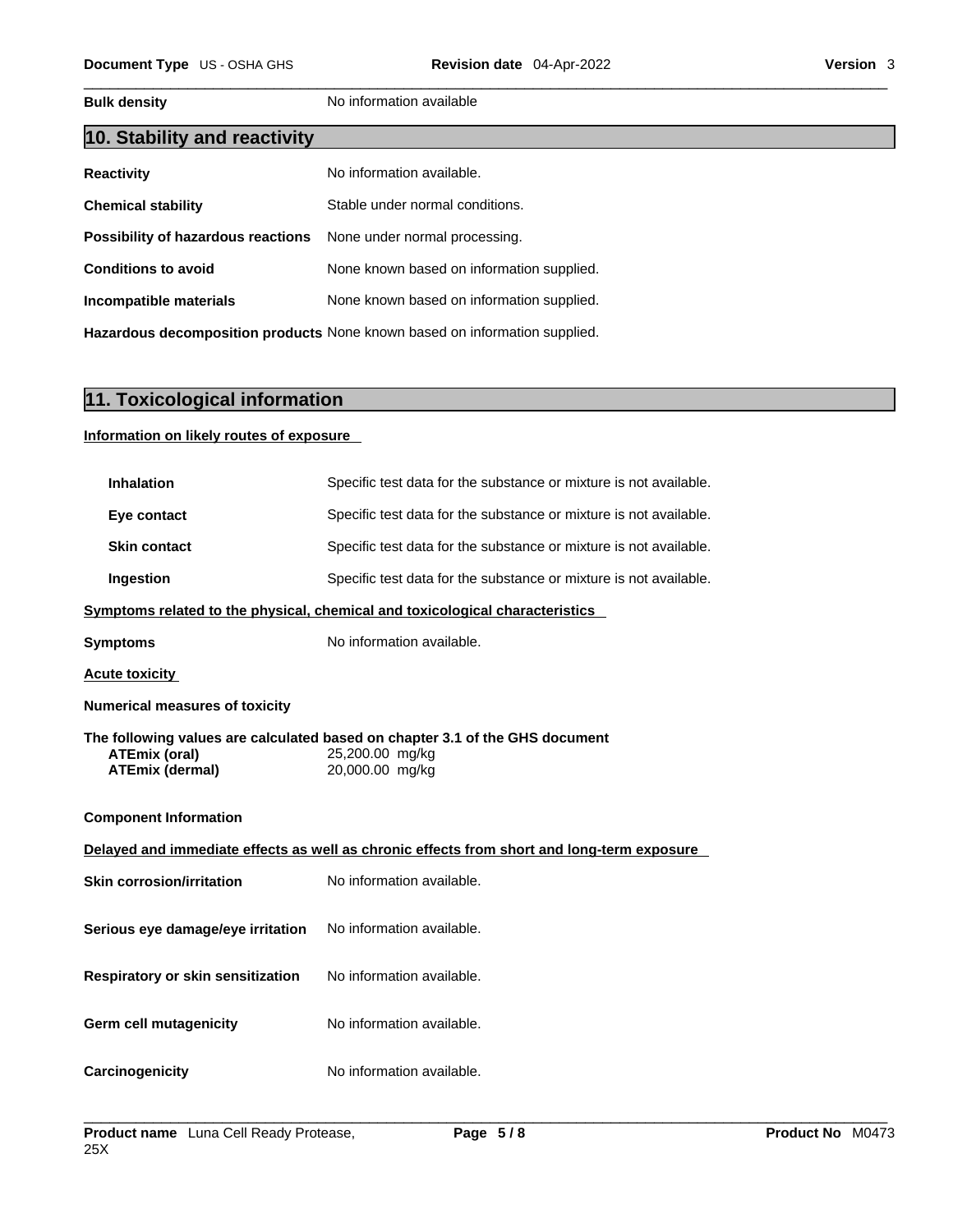| <b>Reproductive toxicity</b>  | No information available. |
|-------------------------------|---------------------------|
| <b>STOT - single exposure</b> | No information available. |
| STOT - repeated exposure      | No information available. |
| Aspiration hazard             | No information available. |
| Other adverse effects         | No information available. |
| Interactive effects           | No information available. |

| 12. Ecological information    |                           |
|-------------------------------|---------------------------|
| <b>Ecotoxicity</b>            |                           |
| Persistence and degradability | No information available. |
| <b>Bioaccumulation</b>        |                           |
| <b>Component Information</b>  |                           |
| Other adverse effects         | No information available. |

## **13. Disposal considerations**

| Waste treatment methods                |                                                                                                                    |  |  |  |  |
|----------------------------------------|--------------------------------------------------------------------------------------------------------------------|--|--|--|--|
| Waste from residues/unused<br>products | Dispose of in accordance with local regulations. Dispose of waste in accordance with<br>environmental legislation. |  |  |  |  |
| <b>Contaminated packaging</b>          | Do not reuse empty containers.                                                                                     |  |  |  |  |

## **14. Transport information**

| <b>DOT</b>  | Not regulated |
|-------------|---------------|
| <b>TDG</b>  | Not regulated |
| <b>MEX</b>  | Not regulated |
| ICAO (air)  | Not regulated |
| <b>IATA</b> | Not regulated |
| <b>IMDG</b> | Not regulated |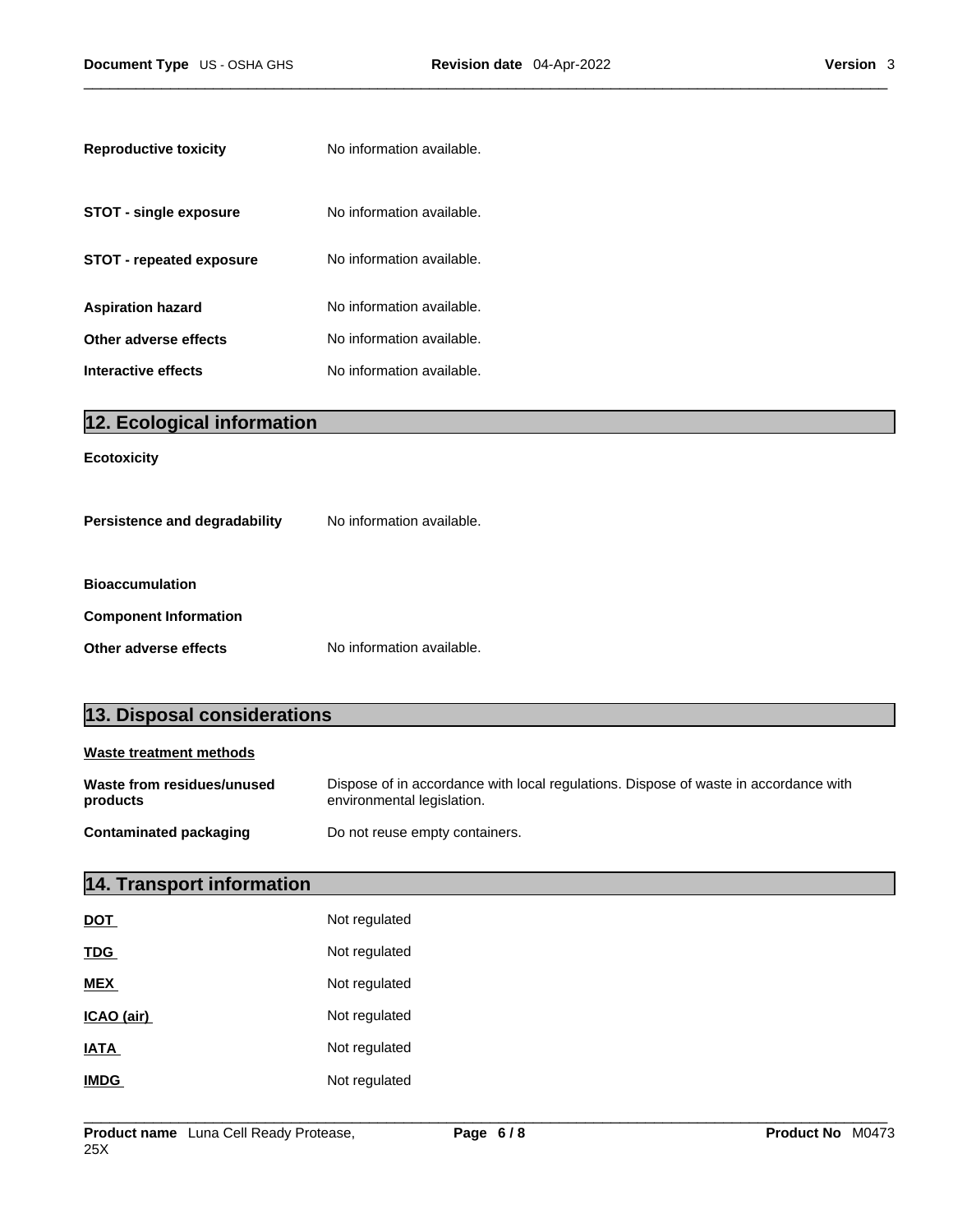| Document Type US - OSHA GHS | <b>Revision date</b> 04-Apr-2022 | Version 3 |
|-----------------------------|----------------------------------|-----------|
| RID                         | Not regulated                    |           |
| <b>ADR</b>                  | Not regulated                    |           |
| <b>ADN</b>                  | Not regulated                    |           |
| .<br>.<br>. .<br>.          |                                  |           |

## **15. Regulatory information**

### **International Inventories**

Contact supplier for inventory compliance status.

| <b>DSL/NDSL</b>      | Contact supplier for inventory compliance status. |
|----------------------|---------------------------------------------------|
| <b>EINECS/ELINCS</b> | Contact supplier for inventory compliance status. |
| <b>ENCS</b>          | Contact supplier for inventory compliance status. |
| <b>IECSC</b>         | Contact supplier for inventory compliance status. |
| <b>KECL</b>          | Contact supplier for inventory compliance status. |
| <b>PICCS</b>         | Contact supplier for inventory compliance status. |
| AIIC.                | Contact supplier for inventory compliance status. |
| <b>NZIoC</b>         | Contact supplier for inventory compliance status. |

 **Legend:** 

 **TSCA** - United States Toxic Substances Control Act Section 8(b) Inventory

 **DSL/NDSL** - Canadian Domestic Substances List/Non-Domestic Substances List

 **EINECS/ELINCS** - European Inventory of Existing Chemical Substances/European List of Notified Chemical Substances

 **ENCS** - Japan Existing and New Chemical Substances

 **IECSC** - China Inventory of Existing Chemical Substances

 **KECL** - Korean Existing and Evaluated Chemical Substances

 **PICCS** - Philippines Inventory of Chemicals and Chemical Substances

 **AICS** - Australian Inventory of Chemical Substances

 **NZIoC** - New Zealand Inventory of Chemicals

### **US Federal Regulations**

## **SARA 313**

Section 313 of Title III of the Superfund Amendments and Reauthorization Act of 1986 (SARA). This product does not contain any chemicals which are subject to the reporting requirements of the Act and Title 40 of the Code of Federal Regulations, Part 372.

## **SARA 311/312 Hazard Categories**

Should this product meet EPCRA 311/312 Tier reporting criteria at 40 CFR 370, refer to Section 2 of this SDS for appropriate classifications.

### **CWA** (Clean Water Act)

This product does not contain any substances regulated as pollutants pursuant to the Clean Water Act (40 CFR 122.21 and 40 CFR 122.42).

## **CERCLA**

This material, as supplied, does not contain any substances regulated as hazardous substances under the Comprehensive Environmental Response Compensation and Liability Act (CERCLA) (40 CFR 302) or the Superfund Amendments and Reauthorization Act (SARA) (40 CFR 355). There may be specific reporting requirements at the local, regional, or state level pertaining to releases of this material.

## **US State Regulations**

## **California Proposition 65**

This product does not contain any Proposition 65 chemicals.